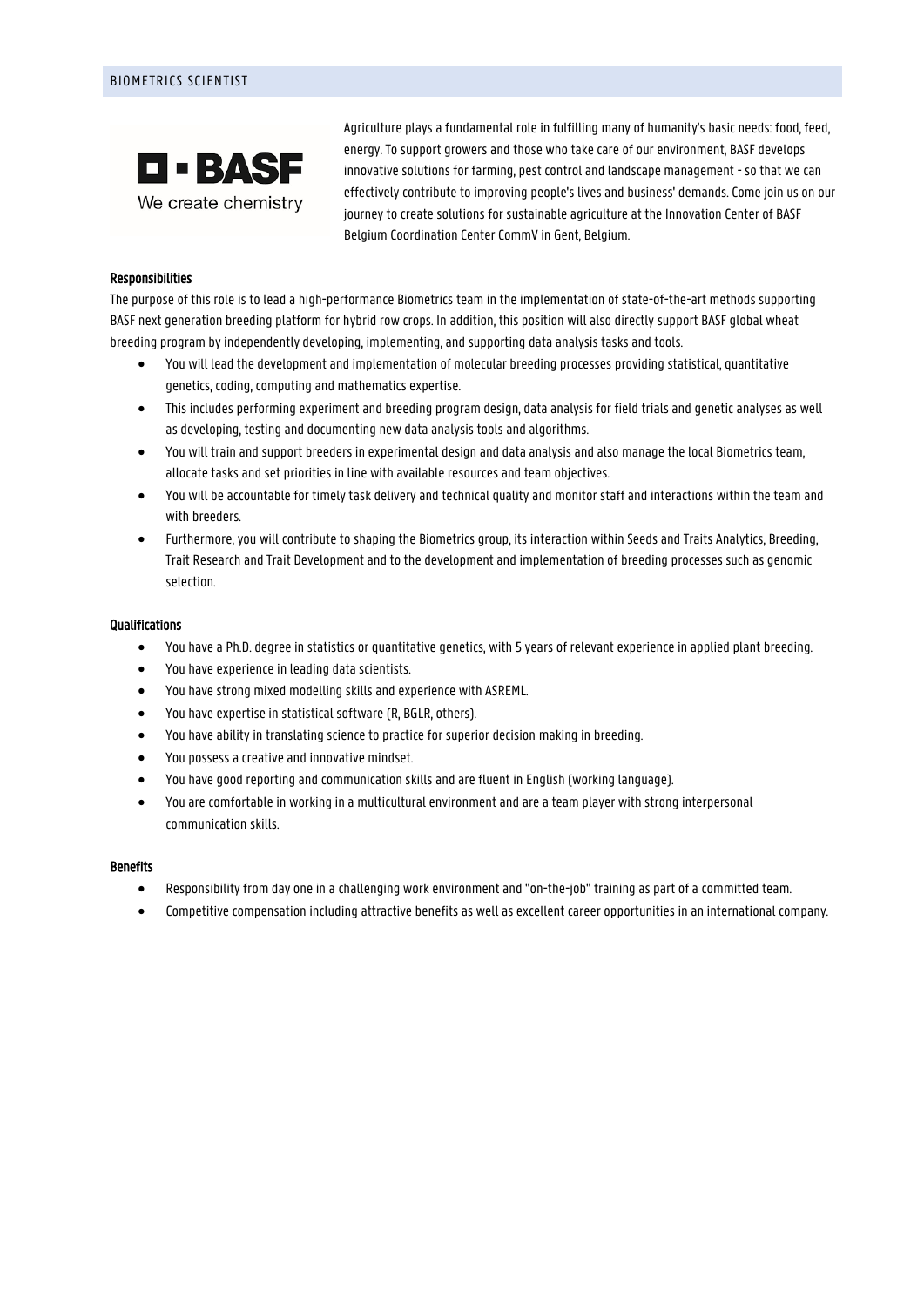# CMC PROJECT DIRECTOR LARGE MOLECULES AND/OR CELL & GENE THERAPIES



2 Bridge is a Belgian-based consultancy company that provides advice and support on all key  $2$  BRIDGE disciplines of healthcare product development (discovery, pre-clinical, clinical and product Science to Life development, registration and life-cycle management). We work globally with startups, biotech, medtech, pharma, and investors. 2 Bridge typically operates via flexible and cross-functional

teams, aligned to the project need. Our broad and multidisciplinary expertise allows to address the most complex and challenging tasks during development. For more information, please visit[: www.2Bridge.be.](http://www.2bridge.be/)

## Job description

Are you interested to make a difference and contribute to realize our growth plans? We are looking for an experienced CM&C project director with experience in early phase large molecule development (proteins/antibodies) and/or cell & gene therapies to strengthen the CM&C team of 2 Bridge. You will work in a non-hierarchical environment that highly values teamwork and where you will have the freedom to shape your role. You will report to and work closely with the Head of CM&C of 2 Bridge.

The required expertise for the CM&C project director includes:

- Technical knowledge of biologics up and downstream process development and/or GMP production.
- Ability to create and implement biological and/or ATMP development strategies.
- Ability to develop and implement a regulatory strategy for biologics and/or cell & gene therapy products and authoring of regulatory documents.
- Ability to select and work with C(D)MOs for project execution.

Projects within the CM&C group can vary but usually fall within the following scope:

- Act as CM&C project lead in drug development team for large molecules/ATMP projects and support development projects within Chemistry and/or Pharmaceutical product development.
- Preparation of Scientific and Technical documentation within the area of CM&C.
- Preparation of Module 3 registration dossiers based on Chemistry and Pharmaceutical source documentation. Dossiers may be supportive of clinical trials (e.g. IMPD/IND), product registrations (e.g. MAA/BLA) or life-cycle management support projects (e.g. post-approval variations).
- Preparation of risk management strategies.
- Project management within commercial GMP environment.

# Desired profile

- MSc/PhD in Bio-medical sciences, Bio-engineering, Biology, Industrial Pharmacy, Chemistry, or equivalent.
- At least 5-10 years of experience within CM&C product development, registration and/or within a GMP production environment of large molecules and or cell/gene therapies.
- Proven track record of successful authoring and contribution to delivering CMC sections of investigational medicinal products for new biological and/or cell and gene therapy compounds.
- Experience in physicochemical analysis of biologicals and knowledge of different analytical techniques used for release and stability testing.
- Knowledge and interest in pharmaceutical legislation (ICH/GMP/ATMP,…).
- Team-player with the ability to work independently. Analytical, pro-active, flexible and with an eye for detail.
- Interest in the overall process of health care development is a must.
- Interested in working in a multidisciplinary team.
- Enthusiasm with a keen interest to learn new things.
- Good communication skills.
- Fluency in English is a must.

# What we offer

- You will be contributing to our ambitious growth plans.
- You will be part of an enthusiastic team where human interactions, teamwork and bringing together different perspectives are highly valued.
- You will work in a small, but growing organization with an informal and non-hierarchical way of working.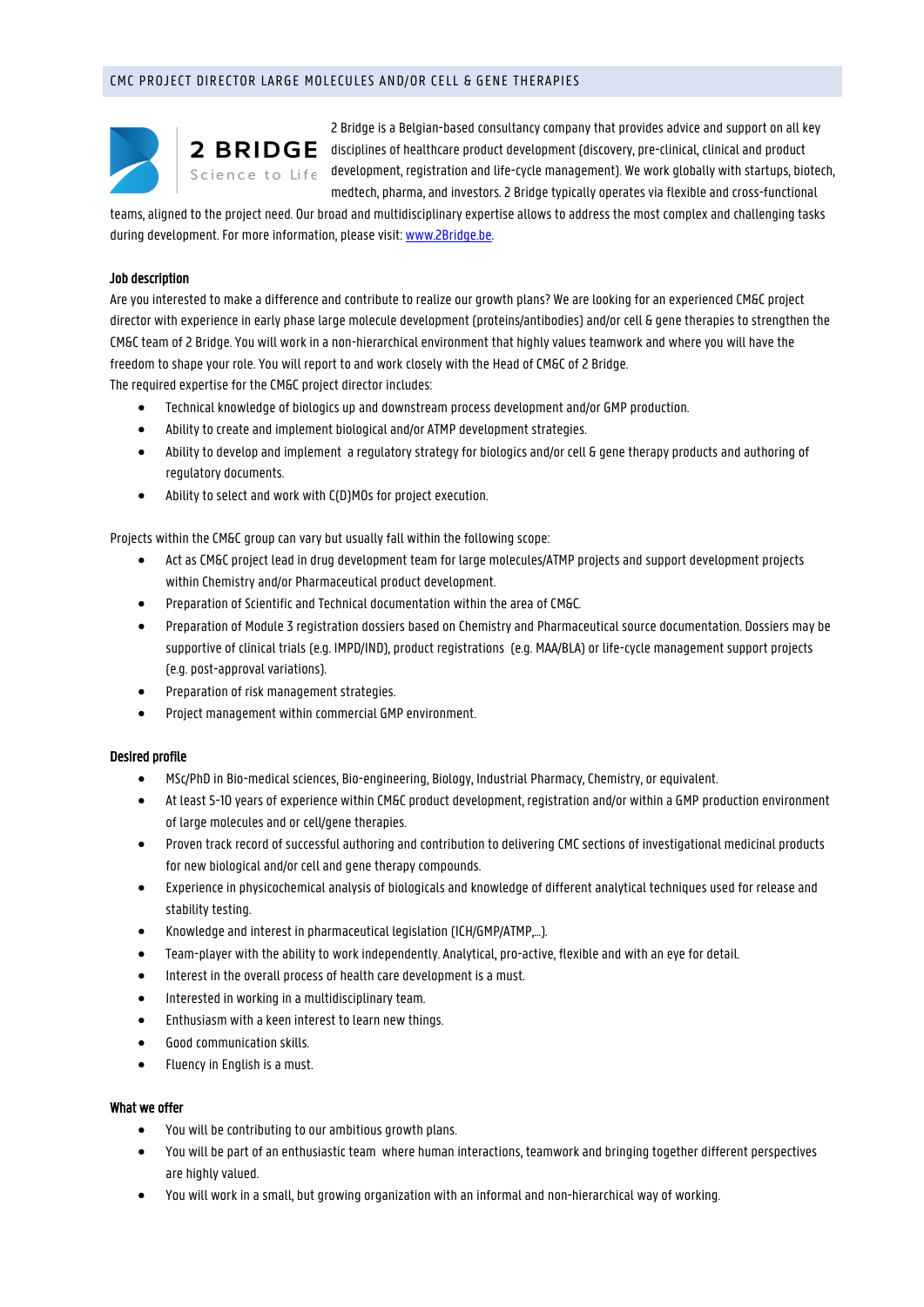# DATA SCIENTIST - BREEDING AND TARGET IDENTIFICATION



The position is based in Zwijnaarde, Belgium, in the innovation center focused on crop research. The position is part of an international and interdisciplinary team of scientists in the BASF R&D Digitalization department. BASF has about ten thousand employees working in research and development worldwide.

As Data Scientist you will apply Deep Learning, Machine Learning, graph based algorithms and other technologies in the field of predictive breeding and target identification for crop improvement. The activities involve the integration, analysis and interpretation of biological data, as well as the identification and development of innovative technologies in the field. You will actively interact with other scientists and with stakeholders to develop the content of work packages, to execute on them, and to communicate about the results.

## What you can expect

- Proactively identify and drive the development of machine learning, deep learning, graph based and other solutions, in close interaction with internal customers across BASF.
- Develop and execute analyses, involving colleagues in an interdisciplinary and global team of experts.
- Interpretation of the results, in interaction with specialists in agronomy.
- Communication about the work packages and the analysis results to various stakeholders.
- Drive the innovation of novel methods to support predictive breeding and target identification, visualization and interpretation methodologies, and the constant improvement of existing methodologies.
- Interact with customers and potential customers in BASF, and with external companies and academic partners.

## Qualifications

- Experienced in machine learning and deep learning technologies for the computational integration and interpretation of biological datasets.
- Experience with applications in predictive breeding and/or target identification in crops is a plus.
- PhD in Computational Biology, Data Science, Agronomy, Biotechnology or related fields.
- At least one year of post-doctoral experience in a field related to the job profile, or a Master's degree with 10 years experience or a BS degree with 13 years experience.
- Experience with statistical analysis packages and bioinformatics programs.
- Experience with scripting and/or programming, relational databases, graph databases. Experience with python, keras / tensorflow, pandas. Experienced user of Linux / Unix.
- Good practical knowledge and work experience in plant biology, genetics and genomics.
- Excellent written and verbal communication skills.
- Strong analytical skills to understand research needs, question practices and improve approaches.
- Goal oriented mind set with strong organizational and work management skills.

# **Benefits**

- Responsibility from day one in a challenging work environment and "on-the-job" training as part of a committed team.
- Competitive compensation including attractive benefits as well as excellent career opportunities in an international company.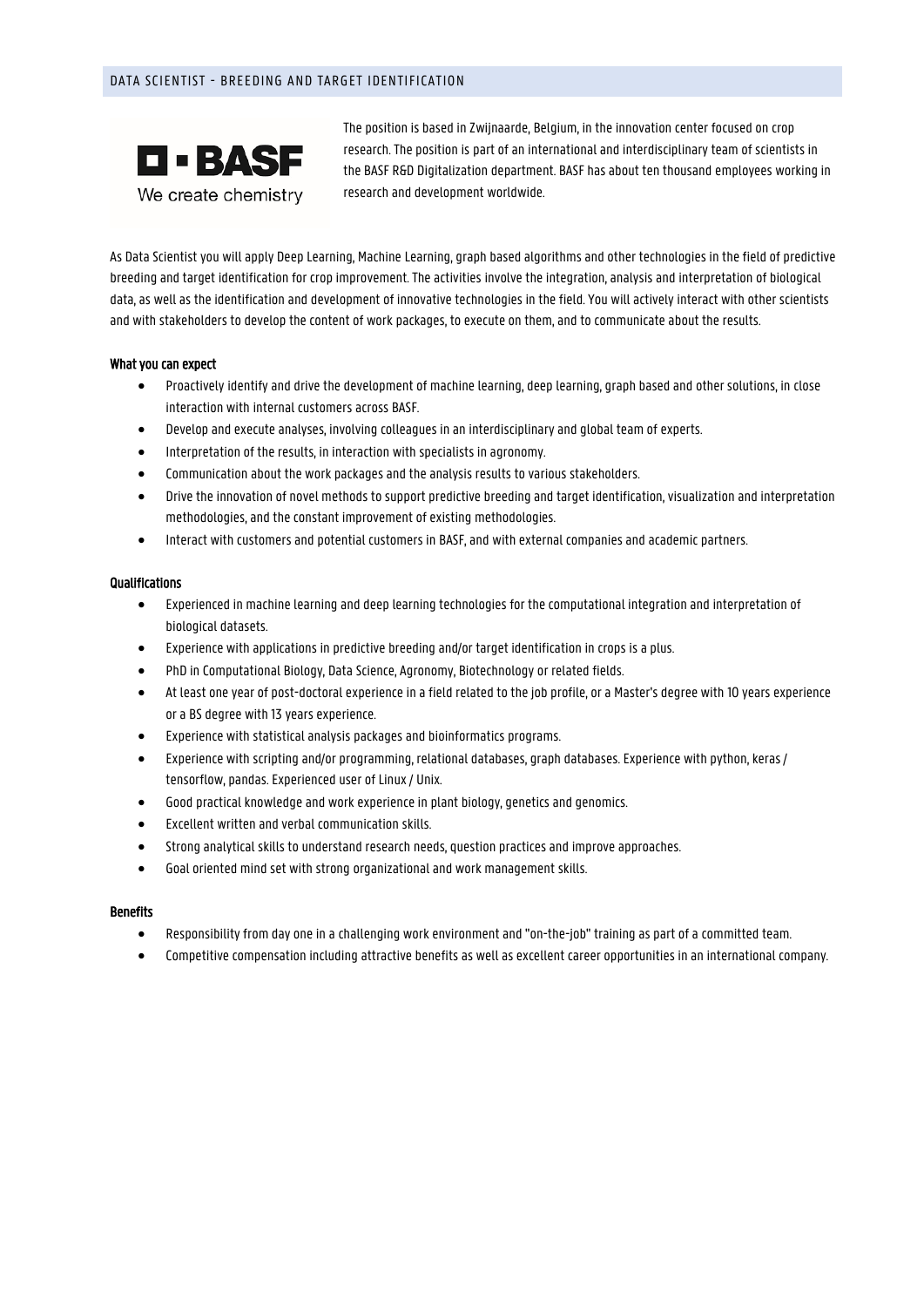# JUNIOR BIOINFORMATICIAN / DATA SCIENTIST



myNEO is a Belgian biotech company in Ghent, focused on identifying, exploring, and validating personalised cancer treatments based on genomic analysis of sequencing data. We've developed a bioinformatics platform that is continuously being optimised based on results from our own experiments as well as from published research studies in the field of immune oncology. Our proprietary state-of-the-art algorithms, incorporated in the platform, are open for licensing by biotech and pharma companies to improve the efficacy & applicability of the immunotherapies they are developing. We take

great pride in the fact that our approach for analysis of and reporting on a cancer patient's sequencing data is compatible with clinical timelines and focused on providing clinical value to the patient.

The hands-on approach of a young start-up company is omnipresent, and every employee is directly involved in substantial decision making. Therefore, each employee is able to grow side-by-side with the company and gains responsibilities from day 1. Working remotely for a few days a week presents no issues as myNEO thinks highly of the well-being and work pleasure of its employees. A work hard/play hard balance is endorsed and so flexibility is important on both ends. myNEO is a team of young people that work closely together in which open communication is encouraged and pleasant working relations are developed.

#### What does the job entail?

You will be responsible for:

- Running, monitoring, and maintaining our state-of-the-art neoantigen discovery pipeline
- Researching, developing, implementing, and documenting new features
- Assessing the quality of the bioinformatics analysis results
- Presenting your progress and results in a clear and engaging fashion
- Maintaining a scientific watch to remain at the cutting edge of the field
- Attending conferences and training workshops to improve your knowledge and to network

## What are we looking for?

We are looking for a full-time junior bioinformatician to join our team with the following profile:

- 0 to 3 years of experience in the field
- Experience in NGS data handling, processing, and analysis
- Experience in variant calling processes is a plus
- Familiar with biological databases design, curation, and maintenance
- Good programming skills (1+ languages Python, Perl, R, C++, Julia)
- Experience with High-performance computing and performance optimisation
- Cancer biology background is a plus (cancer metabolism, tumour genomics, innate immune responses)
- Strong interest in cancer research and personalised therapeutics is highly recommended
- Critical about assessing implications of research and able to convert them into pathway functionalities
- Team player who is able to be flexible and work independently

## What do we offer?

- A competitive salary
- Flexible working hours and home office 1-2 days/week
- A generous benefits package (laptop, hospital insurance, meal vouchers, bicycle allowance)
- The possibility to grow side-by-side with the company and to get responsibilities from day 1
- Involvement in discussions with highly experienced academics, doctors, and industrialists.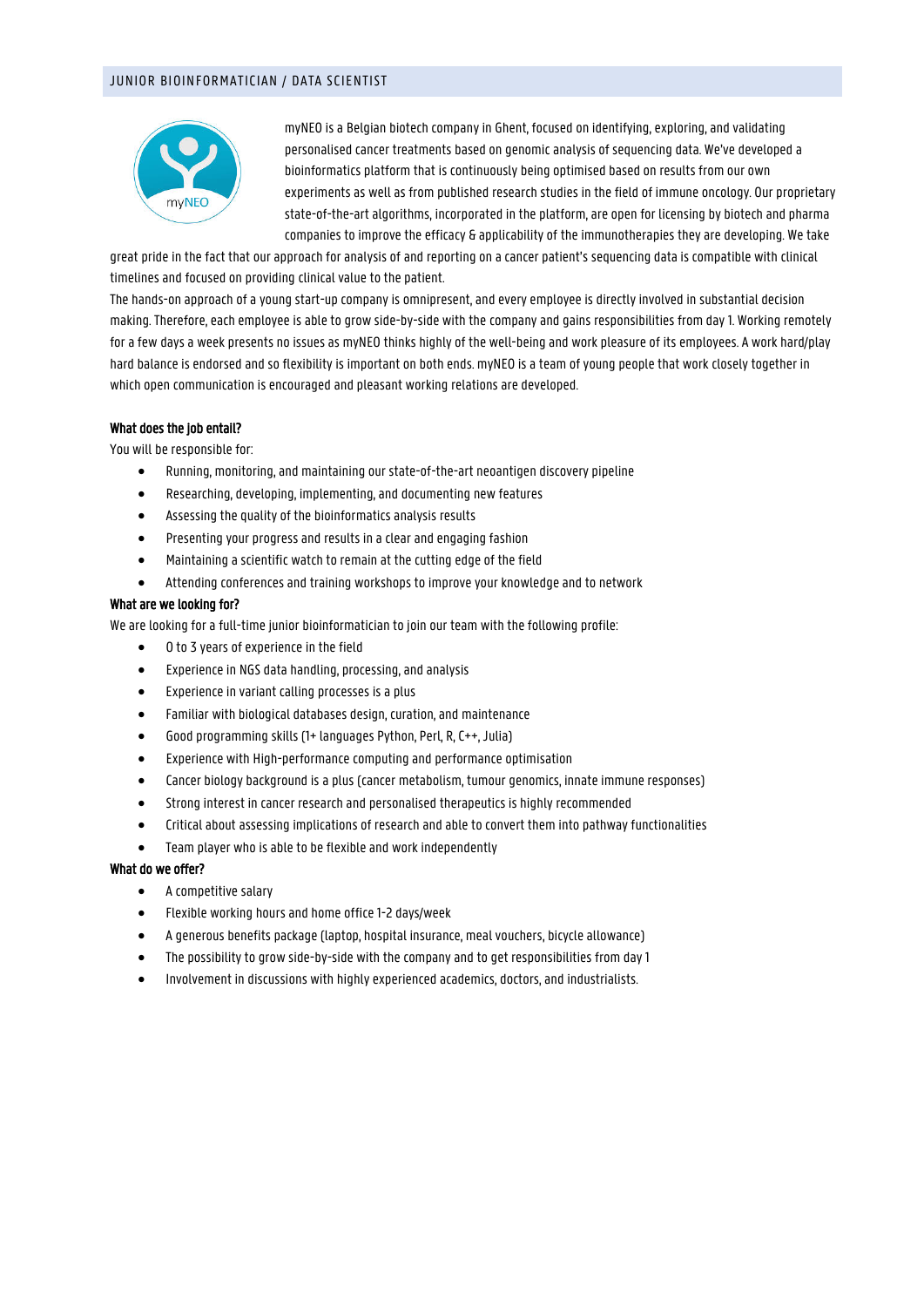# JUNIOR RESEARCHER NANOBIOTECHNOLOGIE



VITO zet met haar onderzoeksprogramma "Duurzame Gezondheid" volop in op het ondersteunen van de maatschappelijke transities naar een meer preventief gezondheidssysteem. De detectie van ziektes in een vroege fase van ontwikkeling geeft vele voordelen zoals een tijdige en specifieke behandeling met een aanzienlijke kostenbesparing

en de mogelijkheid om de oorzaak van een ziekte te traceren. Om de vooruitgang in het veld van vroege diagnostiek te ondersteunen, focust VITO op de ontwikkeling van biomoleculaire analytische technologieën en de selectie van biomerkers voor gezondheidskundigen, de farma en biotech industrie. Wil jij als junior R&D onderzoeker ons team rond nanobiotechnologie versterken?

## Jobinhoud

- Je bent als junior onderzoeker verantwoordelijk voor de praktische uitvoering van meerdere projecten in het veld van in vitro diagnostiek. Hiervoor werk je nauw samen met laboranten en andere onderzoekers van je team.
- Specifiek werk je aan de ontwikkeling en verbetering van analytische technologieën voor scheiding en detectie van moleculaire biomerkers in vloeibare biopten met het oog op lab-on-chip en point-of-care toepassingen (miniaturisatie, gebruiksgemak, competitieve technische performantie, …).
- Je genereert samen met je team klantgerichte oplossingen binnen afgesproken tijd- en budgetlimieten. Je bent verantwoordelijk voor de kritische analyse van de resultaten, en ondersteunt de interpretatie en communicatie van de gegevens naar de verschillende projectpartners. Je vertaalt de onderzoeksresultaten in bruikbare adviezen voor de projectenmanager, collega's en de klant.
- Je draagt vanuit je kennis en expertise bij aan het schrijven van offertes en projectvoorstellen voor het werven van projecten.
- Je presenteert onderzoeks- en projectresultaten op (inter)nationale fora en zorgt voor kennisoverdracht naar teamleden.
- Je neemt intitiatief voor het bundelen van deze resultaten in wetenschappelijke artikels en patenten.

## Kwalificaties

- Je beschikt over een Masterdiploma/PhD, bij voorkeur in biochemie of bio-ingenieurswetenschappen met onderzoekservaring in het veld van nanobiotechnologie. Specifieke ervaring met technologische implementatie en ontwikkelingen gerelateerd aan klinische staalopwerking, extracellulaire vesikels, en in vitro assays is een pluspunt.
- Je combineert hands-on technische vaardigheden (o.a. physico-chemische en biochemische technieken, flowcytometrie, …) met goede data-analyse en interpretatievaardigheden.
- Je bent een klant- en resultaatgerichte initiatiefnemer die vlot in een multidisciplinair team werkt en zich kan aanpassen aan veranderende omstandigheden.
- Je kan autonoom werken en neemt je verantwoordelijkheid.
- Je hebt een brede kijk en handelt vanuit een wetenschappelijk kritische instelling.
- Je bent communicatief sterk in het Nederlands, en in staat om je helder uit te drukken in het Engels, zowel mondeling als schriftelijk.

## Aanbod

- Een competitief salaris
- Verschillende extralegale voordelen waaronder vergoedingen, verzekeringen, een moduleerbaar pakket vakantiedagen
- Flexibiliteit in werkuren en werkplaats
- Innovatie is onze troef, we geven onze medewerkers de kansen om zich bij te scholen en bij te blijven binnen hun vakgebied, meer nog; we verwachten dit.
- De mogelijkheid om deel uit te maken van een internationaal belangrijke speler, gekend voor zijn vooruitstrevend technologisch onderzoek en wetenschappelijke consultancy
- De kans om actief bij te dragen aan lokale, nationale en mondiale duurzame ontwikkelingen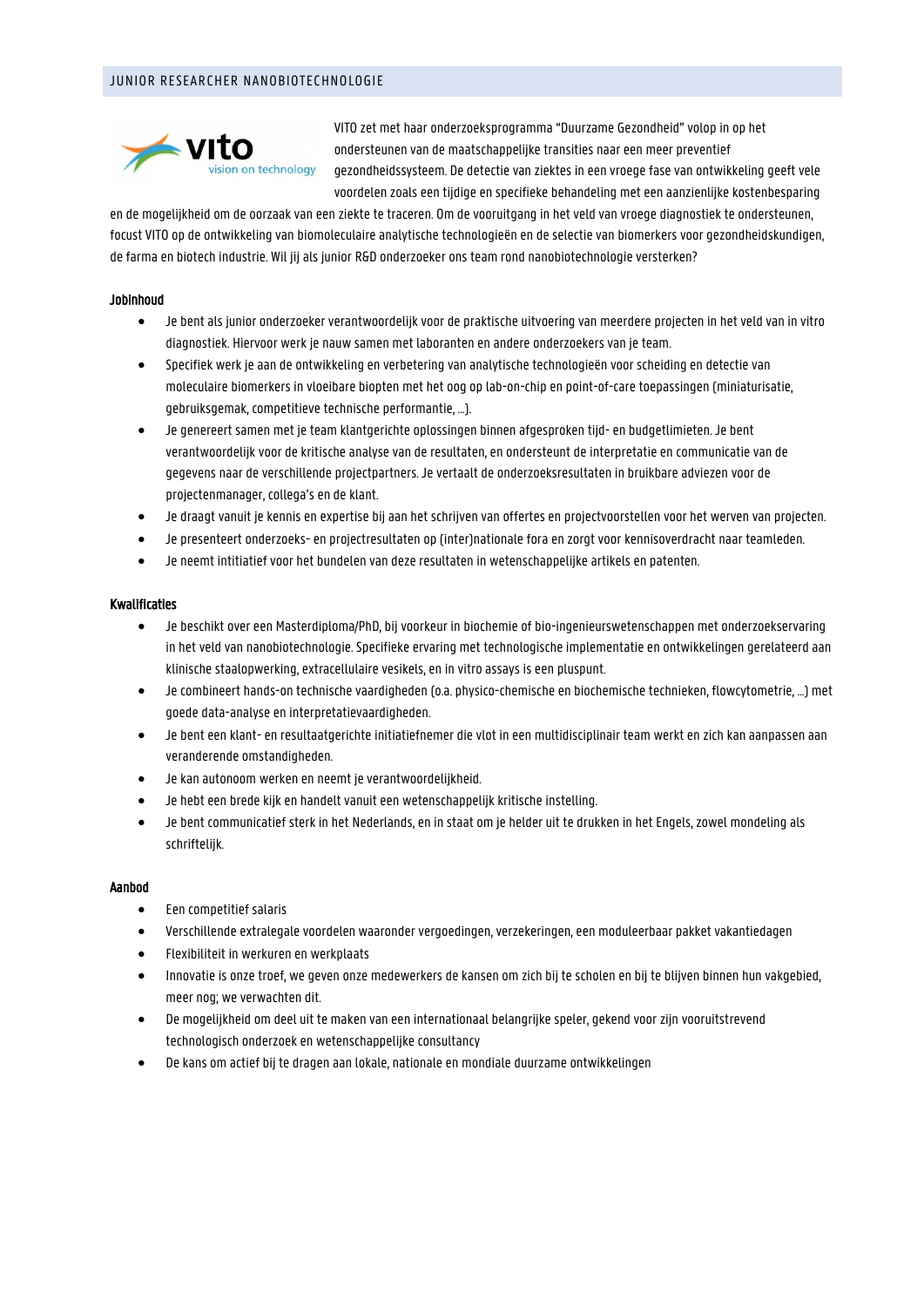# LEAD ENGINEER LABO COMPLIANCE & VALIDATION



Je komt in een cultuur terecht waarbij ownership een essentieel kenmerk is van elke collega. We willen vandaag uitblinken maar al denken aan morgen en daar pro-actief op inspelen. Bij Pfizer geloven we ook heel sterk in teamwerk. Om je werk te realiseren hebben we elkaar nodig, helpen we elkaar, dagen we elkaar uit en delen we

kennis. "Hoge kwaliteit" is de rode draad in alles wat we doen.

## Functie omschrijving

Als Lead Engineer Lab Operations stuur je rechtstreeks +/- 10 Project Engineers aan, en indirect analisten die validatietesten uitvoeren in het labo.

Als Lead van het compliance & validation team ben jij verantwoordelijk voor de kwaliteit, efficiënte en tijdige oplevering van de projecten die door het team worden gedragen, enkele voorbeelden van deze projecten zijn:

- validaties van testmethodes
- monitoren van compendial updates
- beheren van QC kritische processen zoals test methode validatie
- beheer van het risk register van de afdeling
- uitwerking van mitigatieplannen

Je rapporteert aan de Lab Support Manager en maakt deel uit van het Lab Support Staff team.

#### Jouw verantwoordelijkheden

- Aansturen en coachen van je team (+/- 10 Project Engineers als direct reports)
- Het inschatten van project workload en commitments tav je klanten
- Scope management van de projecten van jouw team
- Eindverantwoordelijk voor de kwaliteit en tijdige afwerking van de deliverables
- Team KPI's (on budget/on time delivery, RFT, Quality-KPI's, IVV's,..)
- Stakeholder management (team leads in operaties, PAT project leads, GMP CT, lab ops staff, ..)
- Je onderhandelt waar nodig met de team leader van het analystenteam voor tijdige ter beschikking stellen van analisten en planning van testen
- Je debrieft progress en escalaties aan de klanten van de projecten binnen je team
- Je verzorgt correcte resource allocatie van je team tav de projecten, gealigneerd met de site priorities
- Je faciliteert het oplossen van issues en bewaakt de kwaliteit van het onderzoek en CAPA's (DMAIC)
- Je ben eindverantwoordelijke voor kritische documentatie (AMTP/R, AMVP/R, ..)
- Je helpt mee denken aan procesverbeteringen ism de process owners (continuous improvement)

## Functieprofiel

Must

- Master diploma (industrie)apotheker, bio-ingenieur chemie/cel-en genbiotechnologie, industrieel ingenieur chemie/biochemie, analytische chemie, biochemie
- Minimum 5 jaar ervaring in farma en met GMP en minstens 1 jaar ervaring in quality control
- Goede project management skills
- Kennis van (bio)-analytische chemische technieken: HPLC, UPLC, SEC, IC, GC, Karl Fisher, AAS, SDS, CE, IEF, Slot Blot, ICP-OES, ELISA, …
- Je bent communicatief sterk en beslissingsvaardig
- Je kan prioriteiten stellen en werkt gestructureerd naar deadlines
- Je bent positief ingesteld en hebt een can-do mentaliteit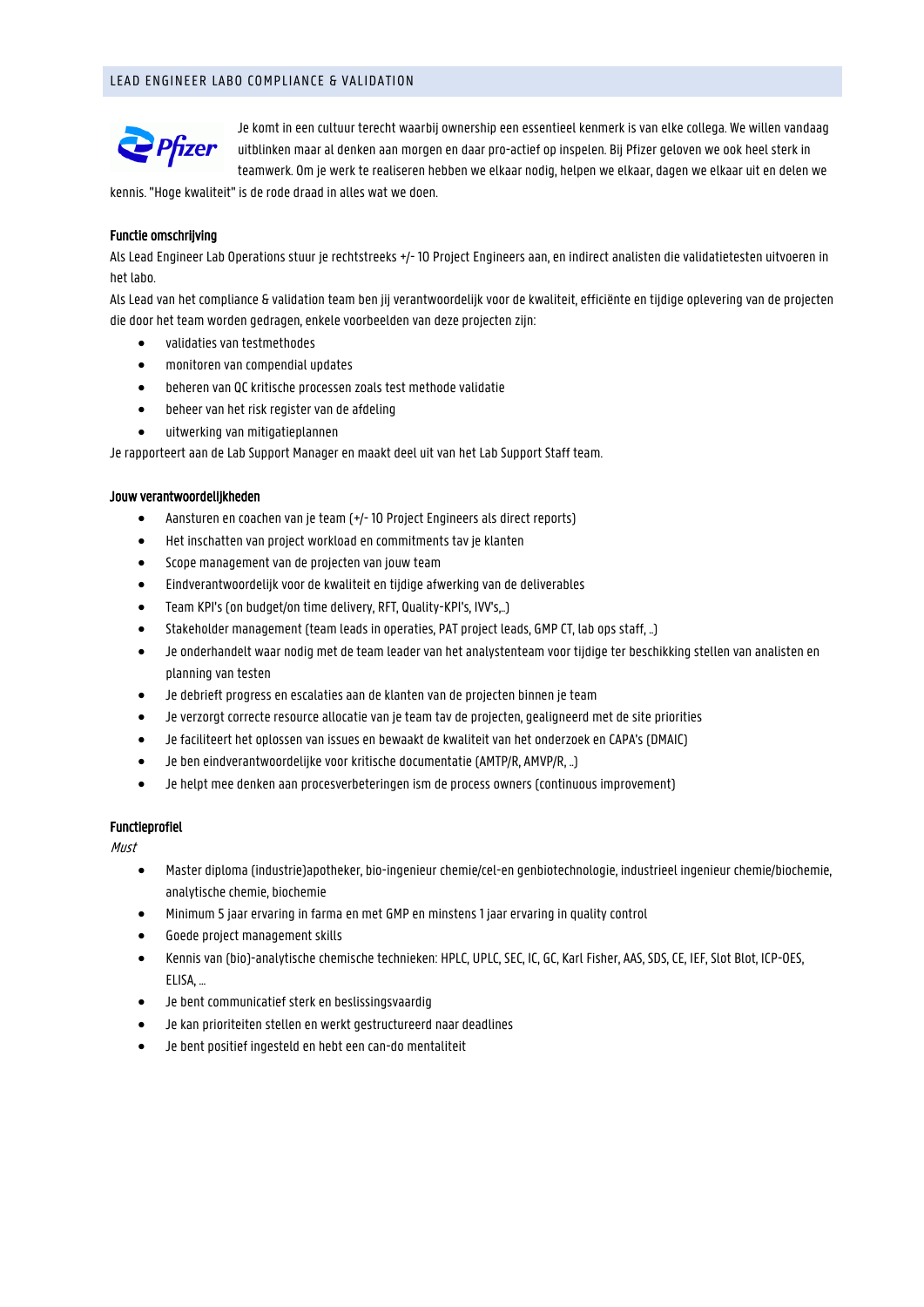# Nice to have

- PMO certified
- Ervaring als leidinggevende
- Ervaring met methodevalidatie en PAT

# Aanbod

- Contract van onbepaalde duur
- Competitief salarispakket met tal van extralegale voordelen: hospitalisatieverzekering, pensioenplan, fietslease, ecocheques, bedrijfsrestaurant, aandacht voor work-life balance, bovengemiddeld aantal verlofdagen
- Een cultuur van respect, ondernemerschap en innovatie
- Een job met een groot maatschappelijk belang
- Grootste productie- en verpakkingssite van Europa binnen het Pfizer netwerk
- Hoog investeringsritme
- Hoogtechnologische omgeving
- Levenslang leren & ontwikkelen
- Organisatie met de nodige aandacht voor duurzaamheid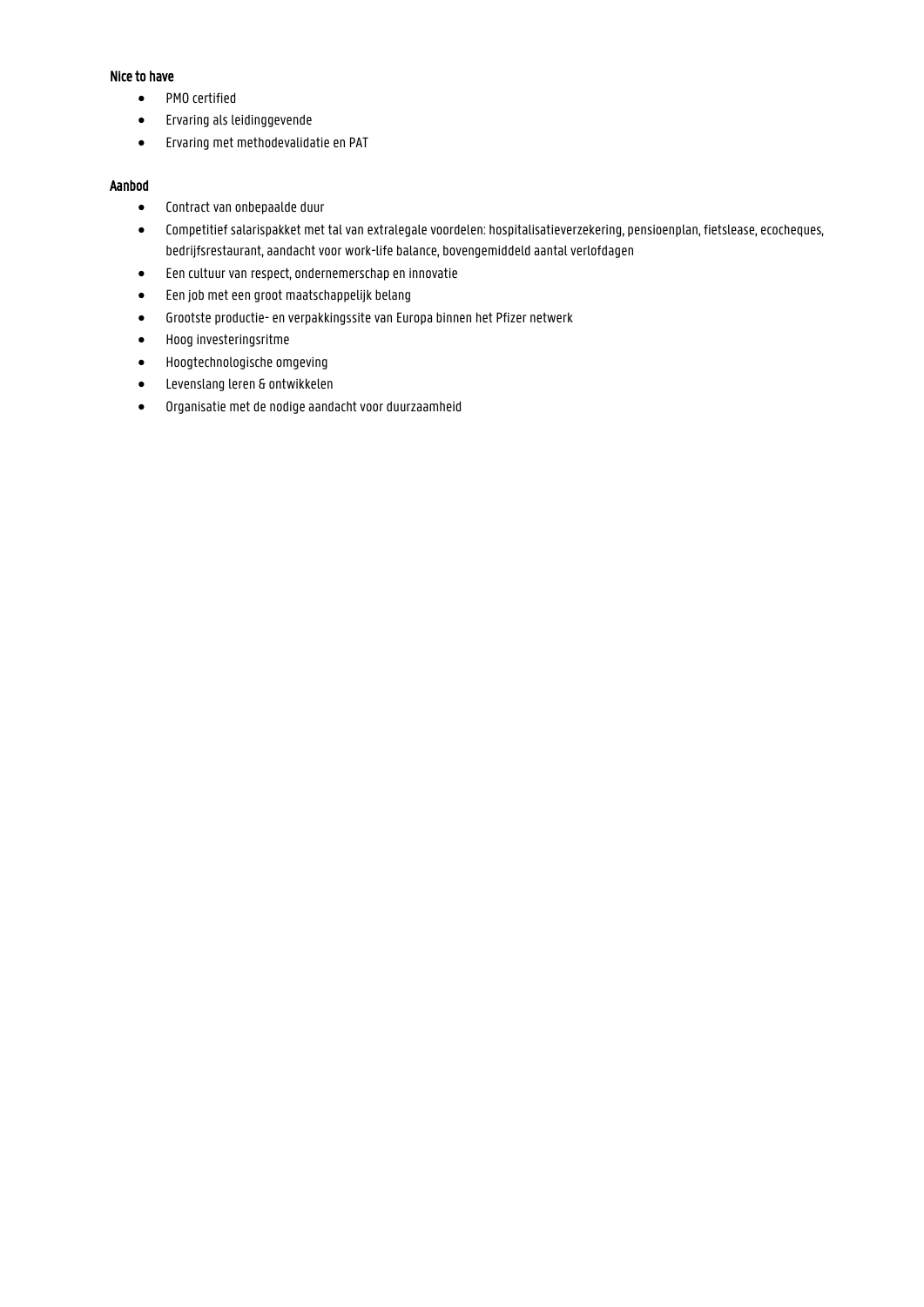# LIFE SCIENCE ADVISOR & ASSOCIATE INVESTMENT MANAGER



In een wereld in verandering is innovatie en duurzaamheid essentieel. BNP Paribas Fortis is de bank voor een wereld in verandering en werkt aan de Bank voor morgen. In deze snel veranderende wereld zijn klimaat, gezondheid van mens, dier en plant essentieel. BNP Paribas Fortis wil daarom haar experten-team in duurzame en innovatieve technologieën versterken.

Ben je geïnteresseerd in de Belgische biotech, cleantech, medische technologie en duurzame

chemie? Wil je start-ups, scale ups en internationale bedrijven die deze technologieën verder ontwikkelen grondig leren kennen en hun verdere groei als preferentiële bankier ondersteunen?

## Je toekomstige job

BNP Paribas Fortis – Corporate Banking zoekt een (senior) Life Science Advisor & Associate Investment Manager die als expert de klanten in de hoger vermelde domeinen actief bijstaat en de evolutie in hun markt en kennissfeer van dicht opvolgt. Je zal je technische expertise, ervaring en netwerk inzetten om de activiteiten van deze klanten van nabij op te volgen en te ondersteunen via adviezen, kredietfinanciering of durfkapitaal/ private equity.

## Je takenpakket ziet er als volgt uit

- In je toekomstige job zal je ondernemingen actief in de (bio)chemie en biotech, cleantech, voeding en in lifesciences (pharma en medtech) van dichtbij opvolgen en samen bezoeken met de relatiebeheerder om hun financiële noden en groeistrategieën te evalueren.
- Je bent verantwoordelijk om de kwaliteit van hun wetenschappelijk onderzoek en business model in te schatten en dit te vertalen naar operationele-, markt- en financiële risico's.
- Je maakt een didactische analyse die kan gebruikt worden bij kredietbeslissingen en ondersteunt het beslissingsproces als wetenschappelijk expert.
- Je maakt deel uit van een in de bancaire wereld uniek team van experten in de diverse duurzame en innovatie technologieën en –methodologieën dat de duurzame doelstellingen van BNP Paribas Fortis mee gestalte geeft.
- Voor groeibedrijven die kapitaal willen ophalen vertegenwoordig je de Private Equity afdeling als Associate Investment Manager en ben je het eerste aanspreekpunt om een link te leggen met een brede portefeuille aan VC-fondsen of om zelf rechtstreeks in het bedrijf te investeren.
- Je verzorgt de relaties met de CEO en management van het bedrijf en leidt samen met andere investment managers het investeringsproces in goede banen. Verder volg je een portefeuille van VC-fondsen op en ondersteun je actief de investeringen in technologie VC-fondsen.
- Verder ben je ook onze contactpersoon voor diverse kenniscentra, beroepsfederaties, incubatoren of acceleratoren.
- Je neemt geregeld deel aan evenementen en seminaries georganiseerd door diverse actoren in dit ecosysteem, en vertegenwoordigt de bank tijdens het netwerken.

## Benadruk je sterktes

- Je hebt een master en bij voorkeur een PhD in Biochemie, Biotechnologie, Bio-ingenieurswetenschappen, Chemie, Biologie of gelijkaardig;
- Je bent vlot drietalig (NL/FR/EN);
- Kennis van de Belgische biotech en/of lifesciences markt, een netwerk in deze markt, en/ of ervaring bij een biotech, cleantech of farma bedrijf is een sterke troef;
- Financiële ervaring is een plus, maar niet noodzakelijk;
- Je bent commercieel ingesteld, je hebt een sterk analytisch denkvermogen en educatieve skills, je kunt zelfstandig werken en bent toch een teamspeler. Je legt gemakkelijk contacten en hebt een ondernemende ingesteldheid.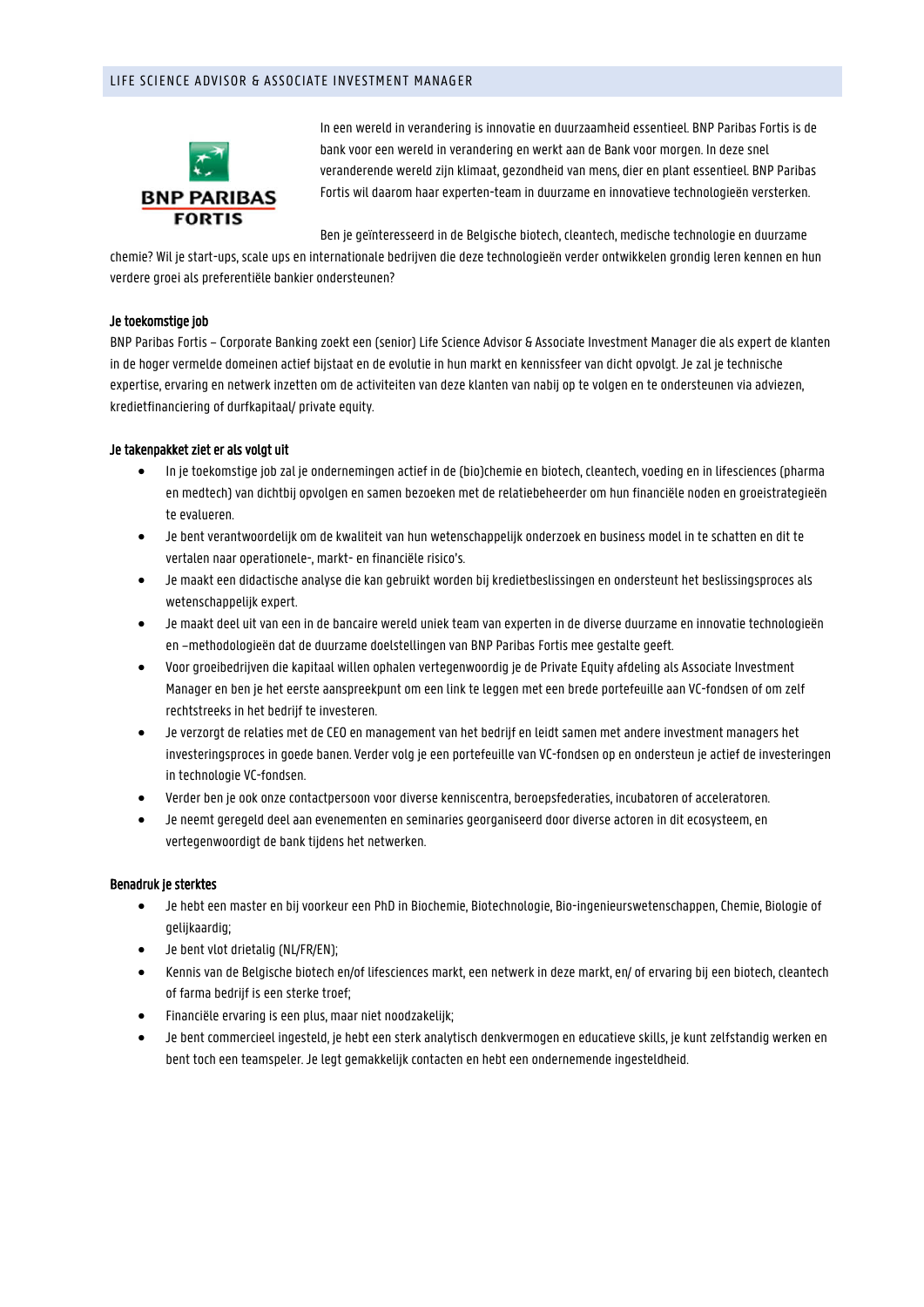# Wat biedt BNP Paribas Fortis jou?

- Je vervoegt een in de bancaire wereld uniek team van experten gespecialiseerd in innovatieve en duurzame technologieën en methodologieën zoals clean- en greentech, ICT, biotech, circulaire economie, regeneratieve landbouw, smart mobility…. Je krijgt een uitgelezen kans om je als expert verder te bekwamen in de financiële en ondernemingsdimensie van je expertisedomein, waardoor je een unieke technico-financiële expertise (verder) uitbouwt.
- Je maakt deel uit van Corporate Banking waardoor je in contact komt met de belangrijkste Belgische ondernemingen en instanties actief in jouw ervaringsdomein. Als werknemer van BNP Paribas Fortis treed je toe tot één van de grootste banken ter wereld en volg je de ontwikkelingen in de sectoren in jouw aandachtsdomein op de voet.

# Bij ons kies je voor:

- Maximale ontplooiing en de mogelijkheid om elke dag bij te leren
- Contract van onbepaalde duur en een loonpakket met mooie voordelen (cafetariaplan)
- Een verantwoordelijke en sociaal geëngageerde organisatie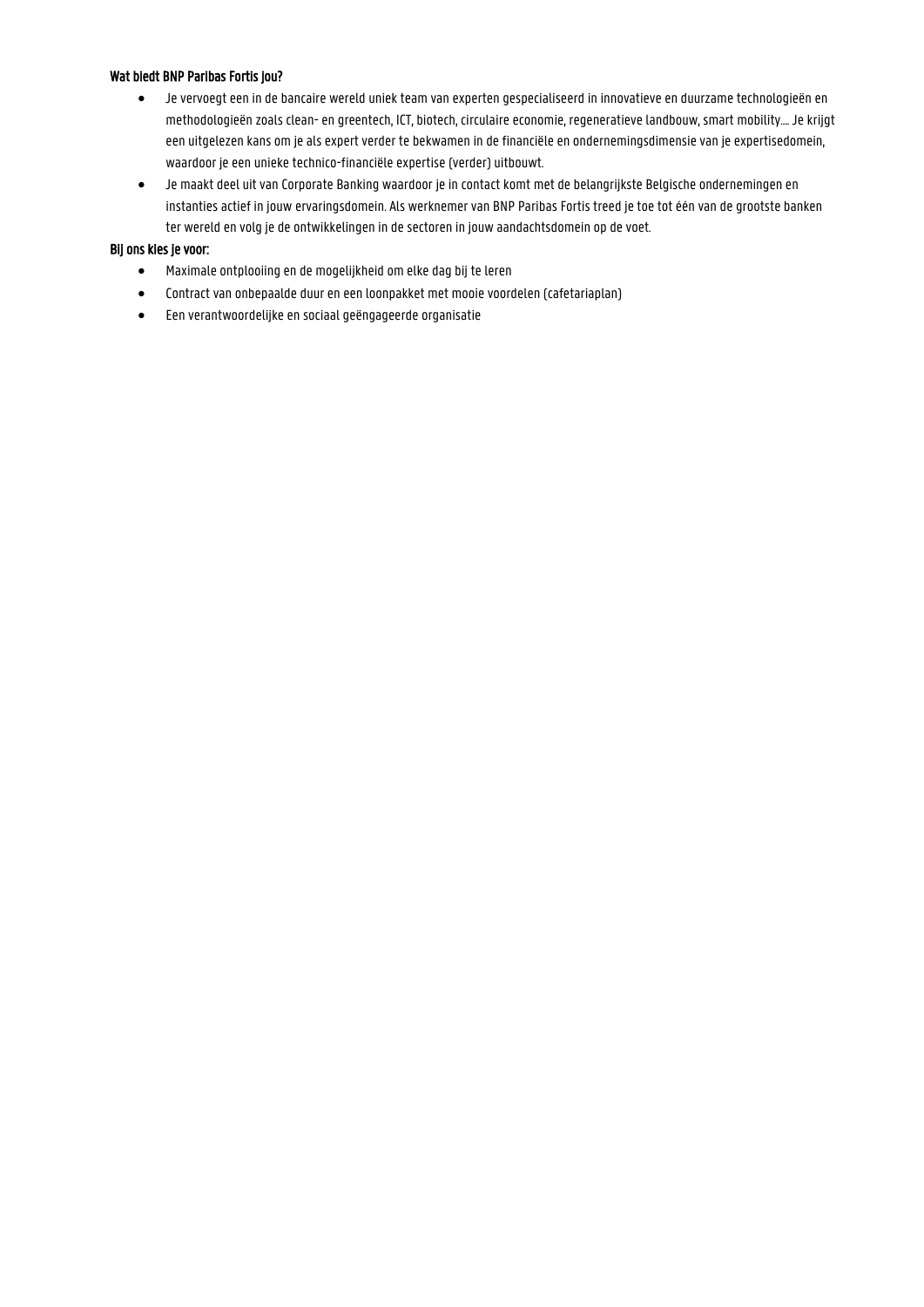# sck cen

Binnen het team van wetenschappers van Biosfeer Impactstudies (BIS) draag je bij aan het strategisch onderzoek bij SCK CEN naar de gevolgen van straling en radionucliden voor het milieu in het kader van stralingsbescherming en ruimtetoepassingen.

# Jobinhoud

Dankzij je expertise op het gebied van biochemie en moleculaire biologie van planten zal je:

- baanbrekend laboratorium- en veldonderzoek uitvoeren en ontwikkelen waarbij de respons van planten op straling en de processen van stressadaptatie en -gevoeligheid op verschillende biologische complexiteitsniveaus worden bestudeerd, gebruikmakend van geavanceerde biotechnologische methoden en bio-informaticatools.
- richting geven of instrumenten en benaderingen ontwikkelen voor stralingsbescherming van het milieu en risicobeoordeling met behulp van de resultaten van je onderzoek.
- nauw samenwerken met de onderzoekers binnen BIS, de aangrenzende teams Microbiologie en Radiobiologie binnen de expertengroep voor interdisciplinaire biowetenschappen en met nationale en internationale partners in het kader van onderzoeksprojecten.
- je netwerk met onderzoeks- en valorisatiepartners uitbouwen.
- het voortouw nemen bij of mee nieuwe onderzoeks- of doctoraatsvoorstellen ontwikkelen en opstellen om financiering aan te trekken.
- studenten coachen/begeleiden tijdens hun doctoraatsonderzoek of het schrijven van hun bachelor- of masterthesis.
- het initiatief nemen om de onderzoeksdata te integreren in wetenschappelijke publicaties en je onderzoeksresultaten voorstellen op (inter)nationale conferenties.
- samen met het BIS-team je data integreren in risicobeoordelingsinstrumenten (bv. Adverse Outcome Pathways) of het valorisatiepotentieel van je data beoordelen.

## Wat onze pioniers zeker nodig hebben

- een doctoraatsdiploma met uitstekende kennis van biochemie en moleculaire biologie van planten;
- ervaring met het opzetten van experimenten met planten, zowel voor bemonstering in het laboratorium als in het veld, is essentieel;
- gedegen laboratoriumvaardigheden in biochemie en moleculaire biologie van planten. Ervaring met het bestuderen van stressresponsen op verschillende biochemische complexiteitsniveaus is een stevige troef;
- goede vaardigheden op het gebied van biostatistische data-analyse (bv. met behulp van R) zijn een must. Ervaring met bioinformatica en analyse van bigdatasets (bv. transcriptomisch, epigenomisch) is een prima troef;
- een professionele en kwaliteitsgerichte werkhouding, bereid zijn om verantwoordelijkheden op te nemen;
- zelfstandig kunnen werken, maar tegelijk ook een teamspeler zijn en in een multidisciplinaire omgeving kunnen werken;
- ervaring met het schrijven van projectvoorstellen, goede wetenschappelijke communicatievaardigheden en ervaring met de wetenschappelijke redactie van publicaties en presentaties;
- ervaring op het gebied van stressresponsen van planten en/of de vertaling van onderzoeksgegevens naar risicobeoordelingsinstrumenten is een sterke troef;
- goede kennis van Nederlands, Frans en Engels.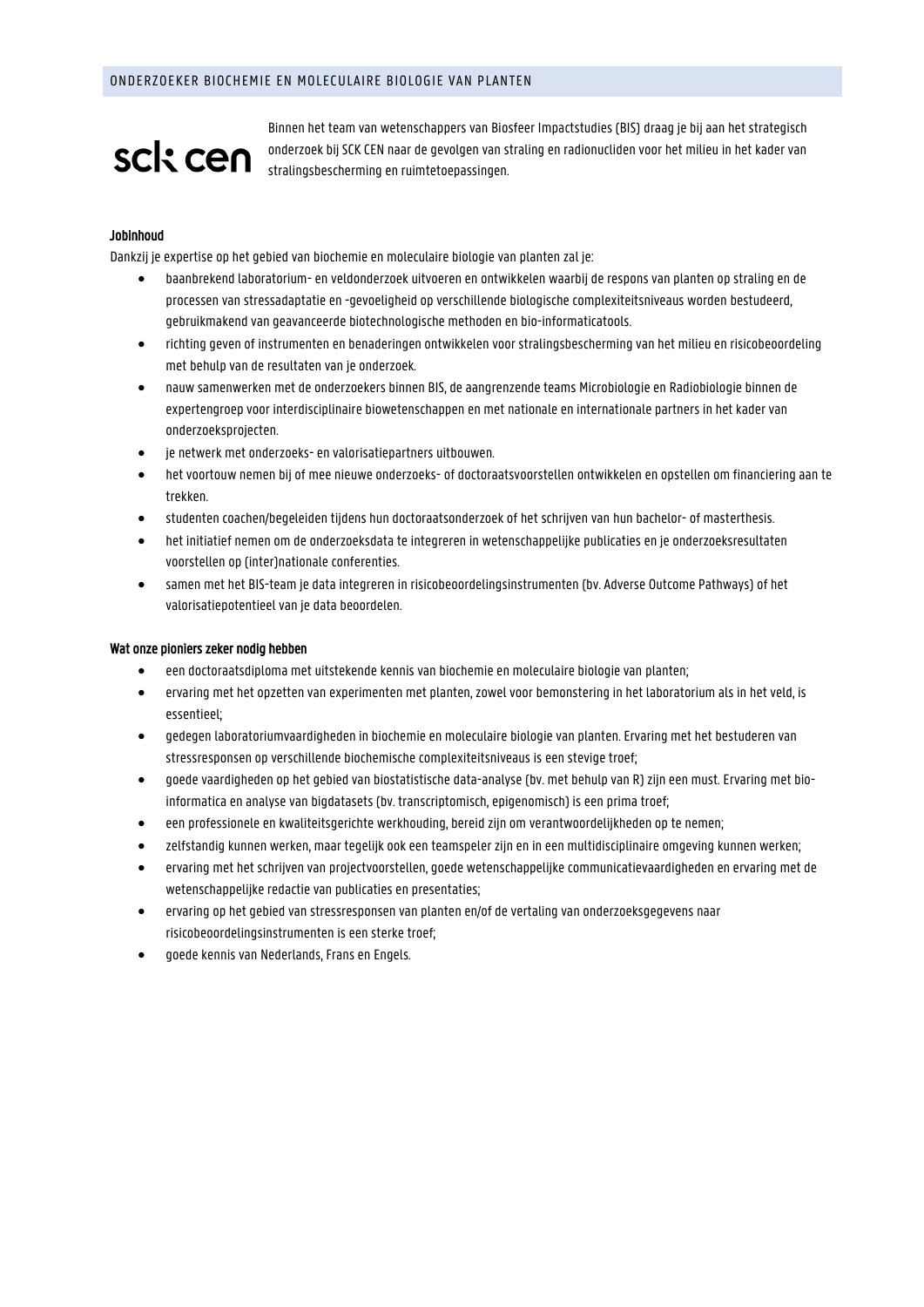# POSTDOC POSITION ON AUTOPHAGY IN INFLAMMATION AND INFLAMMATORY DISORDERS



The VIB-UGent Center for Inflammation Research (IRC) aims at unravelling the mechanisms of immunity and inflammation for better prevention and therapy of human chronic disease. Several high-end core facilities support and improve our research activities: microscopy, flow cytometry, transgenesis, cell culture, recombinant protein technology, single cell. For more information, please

#### visit: [https://www.irc.ugent.be](https://www.irc.ugent.be/)

The research team of Prof. Mathieu JM Bertrand has a vacancy for a highly motivated postdoctoral scientist with research experience in autophagy, cell death and/or inflammation. The successful candidate will be responsible for studying mechanisms of autophagic degradation and its interplay with inflammation and cell death modalities, using cells of human and murine origin and mouse models of inflammatory diseases.

This research is part of the iBOF ATLANTIS project (Autophagy in inflammation and inflammatory disorders, from basic insights to experimental therapy). ATLANTIS brings together scientists with complementary expertise in the fields of autophagy, cell death, inflammation, angiogenesis and drug screening/medicinal chemistry.

The applicant should be highly motivated and passionate about driving and performing research and associated laboratory tasks and be able to work independently. The position can be started any time between now and October 1, 2021.

## Profile

Essential

- Ph.D. in Cell Biology, Biochemistry, Molecular Biology, Immunology or a related discipline.
- Minimal 4 years of prior research experience at Ph.D. level in the fields of autophagy, cell death and/or innate immunity.
- Prior hands-on experience with cell culture and molecular biology technologies.

## Desirable but not required

• A track record of first-author publications in high-ranking peer-reviewed journals.

## Key personal characteristics

The applicant should be highly motivated and passionate about driving and performing research and associated laboratory tasks and be able to work independently.

## We offer

- A 3-year postdoctoral position
- A multidisciplinary and highly stimulating and supporting international research environment.
- Access to state-of-the-art tools and infrastructure.
- Various training opportunities are organized at UGent/VIB to broaden your expertise and skills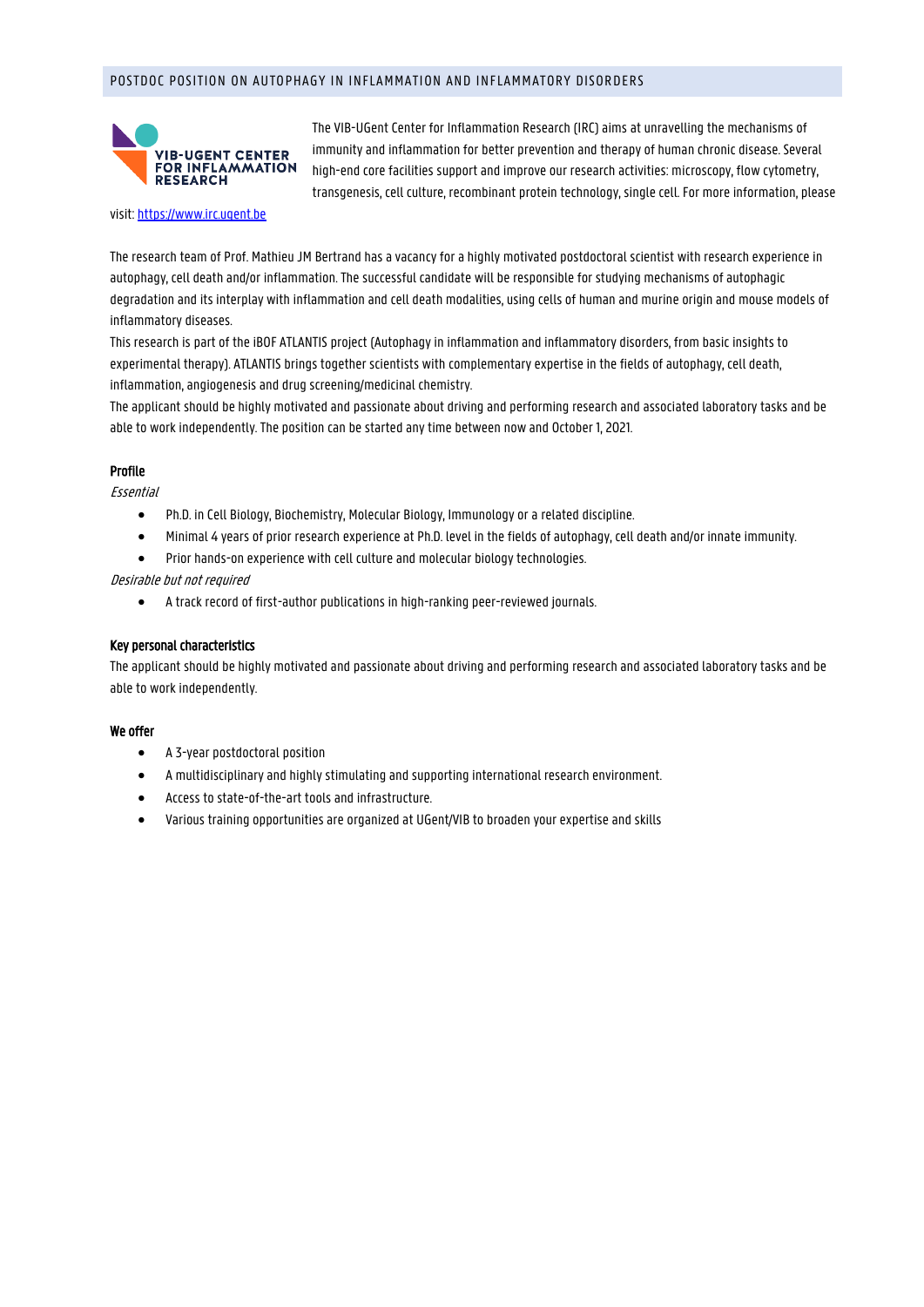ProDigest is a spin-off company from Ghent University, specialized in the development of laboratory model systems of the human and animal



intestinal tract. The use of these unique reactor systems allows ProDigest to have a detailed look inside the body and to simulate each stage of the stomach and intestinal digestion in a laboratory setup. This way, the fate of foods, food ingredients and pharmaceuticals in the intestine and their health effects can be studied in great detail. We are a young and dynamic company in rapid development. ProDigest started its activities as a contract research company, testing actives for food and pharmaceutical industry, and has now developed a mixed structure, consisting of both contract research and in-house development projects to develop novel technologies that can then be implemented in the contract research.

Regarding the further expansion of its Research & Development team and the novel processes and machines it develops, ProDigest is hiring a research associate eager to develop and validate solutions in different research projects in parallel, with a strong scientific background both in and out of the lab, a demonstrated history in working with several analytical and microbial techniques, and a problem-solving mindset.

## Position Description

ProDigest is looking for a research associate with a background in biochemistry, but that also has an eye for the technical aspects of bioreactor design and IN VITRO simulatory processes and machines. The candidate will mainly work next to a lead project engineer in the R&D group, providing support for not only the design and principles of novel techniques, processes, and machines; but also the technical and biological validation and implementation thereof.

ProDigest's lab activities relate both to intestinal microbiology, biotechnology, cell biology and (bio)chemistry, as well as drug dissolution and permeation of oral dosage forms. Its R&D pipeline is therefor also varied across these disciplines, and requires an understanding of the major biological processes of the entire (human) gastro-intestinal tract. One of ProDigest's main technology platform, SHIME®, is a cornerstone of these IN VITRO simulations of the GIT, and its expansion is one of the major project umbrellas in the R&D group. For example, we are finalizing the implementation of an ileal bioreactor, including its microbiome, into our SHIME setup – a system that has typically focused mainly on the colonic bacterial community. Another ongoing, European Union backed project is the incorporation of human colonic enterocyte and immune cells into the system to study the direct interactions between the host cells/immune system and the colon microbiota and their metabolites.

Next to this, the strategic research and design of novel IN VITRO processes to expand the (contract) research capabilities is of great importance. Here we are making great steps into the pharmaceutical pre-clinical trial world, where studying the dissolution and permeation/absorption of novel oral dosage forms IN VITRO has a large untapped potential with IN VIVO representative methods. For both these aspects, the general technology development pipeline consists of identifying the shortcomings of our current technology that inhibit this new idea; designing a new method, component (e.g. 3D printed or CNC'ed part), or machine from the ground up – with or without external hardware & software engineering partners, depending on the complexity; validating the design on its own (feedback loop); technically implementing & validating it in the entire system or workflow; and performing IN VITRO – IN VIVO correlation and/or biological validations. The candidate will be involved in all these steps, including the design phase, the actual performing of the experiments & validations in the lab and providing feedback, the subsequent sample analyses & data processing, and reporting – this in close collaboration directly with the lead project engineer as well as the head of R&D.

#### Candidate profile

- Master's in Industrial Engineering, Biochemistry, or similar
- Experienced in one or more of the following areas
	- o Gastrointestinal physiology and processes
	- o Gut microbiota and methods for gut microbiota characterization
	- o IN VITRO biochemical processes, and the practical operating thereof
	- o CAD skills are a major asset
	- o Software design/coding/principles familiarity is an asset
	- o Problem identifying and solving skills
	- o Excellent English skillset
	- o Strong communication, interdisciplinary, and decision-making skills
	- o A team player, yet able to work autonomously
	- o Structured and organized, yet flexible and comfortable in multi-tasking
	- o Good knowledge of MS Office suite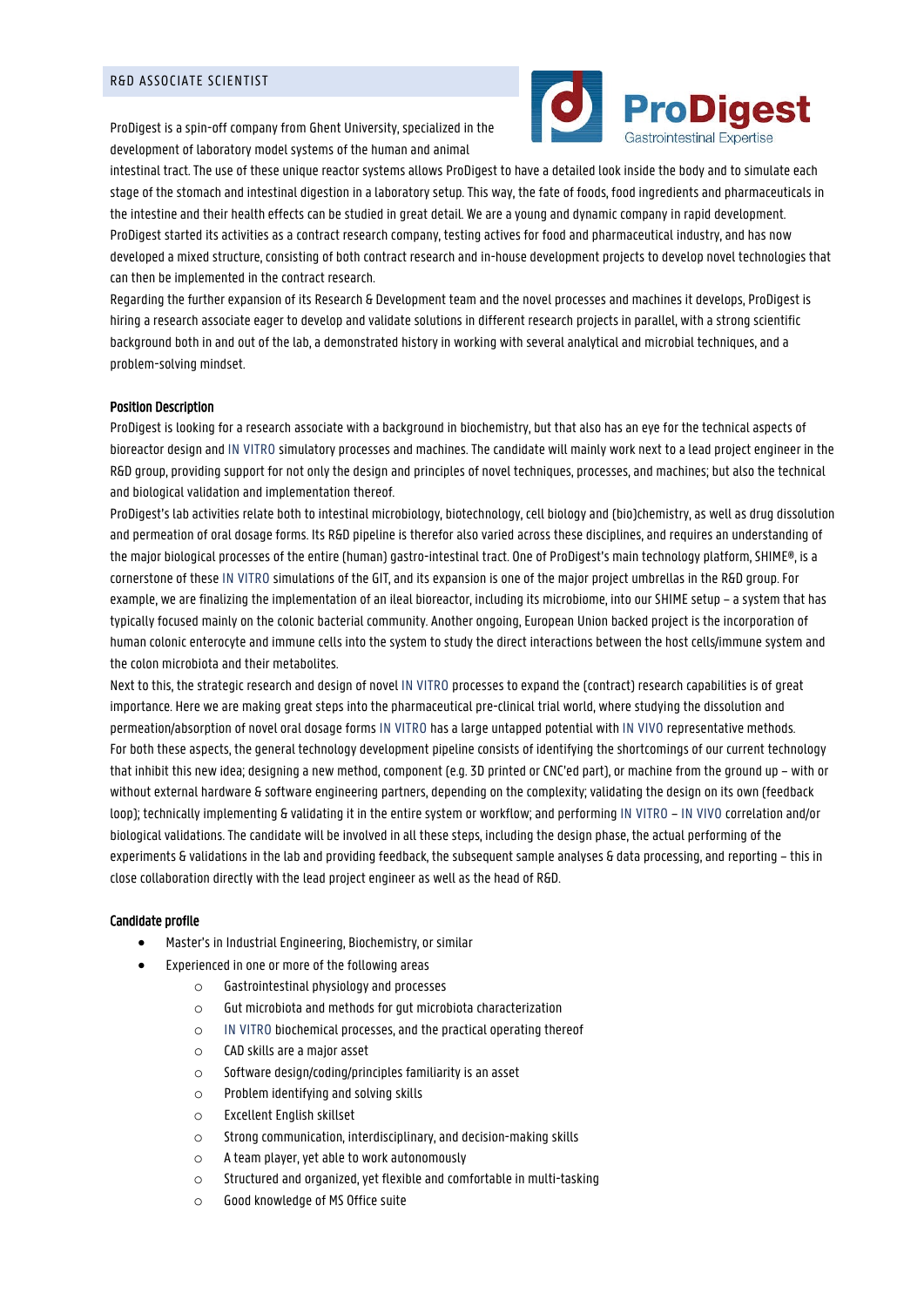# RESEARCH ASSOCIATE

Baylor College of Medicine We are seeking a candidate who is highly motivated for laboratory bench research and technology development and is well organized with excellent communication skills. The major responsibility is to conduct high-throughput antibody based proteomics array and bead assays as a core service in support of collaborative research with a broad range of BCM faculty. Moreover, the position requires the ability to develop new technology platforms and design research experiments. Additional responsibilities include data management and reporting, Q/C and Q/I procedures, maintenance of high-end instrumentation, and literature searching and summarizing.

Houston, Tx, USA

## Job Duties

- Performs all targeted proteomic platform laboratory technologies that are standard operating procedures (SOP) as Core services.
- Develops new proteomic technology platforms which would expand the range of Core services.
- Designs and conducts experiments needed for platform development and other projects.
- Searches literature and summarizes information about the most advanced and updated proteomic technologies and technology needs in the field.
- Prepares experimental samples for targeted proteomics including cell and tissue protein extracts, body fluids, serum/blood, Q/C and quantification of protein samples and purification of proteins and other samples used as controls.
- Performs SOPs in an independent manner.
- Performs Q/C analysis of raw proteomic data sets and management of processed primary data.
- Prepares documentation and reporting of Core supported user projects in a carefully, timely and thorough manner.
- Performs some general laboratory management duties such as inventory and ordering supplies.
- Performs administrative lab management duties including maintaining inventory of lab supplies and reagents, placing orders, shipping and receiving of experimental protein samples.

# Minimum Qualifications

- Master's degree in Basic Science or a related field. Experience in lieu of degree will not be accepted.
- Three years of relevant experience typically as a Research Assistant, Research Technician or Postdoctoral Fellow/Associate.

# Preferred Qualifications

- Master's degree in biochemistry or equivalent degree in biological sciences.
- PhD in a related field.
- Areas of research experience include protein biochemistry, protein isolation and purification, cell and tissue fraction for extraction of proteins, quantification of proteins, immunochemical methods for protein detection, QC procedures, data analysis software and computational skills with regard to biotechnology.
- Experience with automated robotics instrumentation and associated software platforms, cell culture methods and high throughput assays.
- Excellent verbal and written communication skills.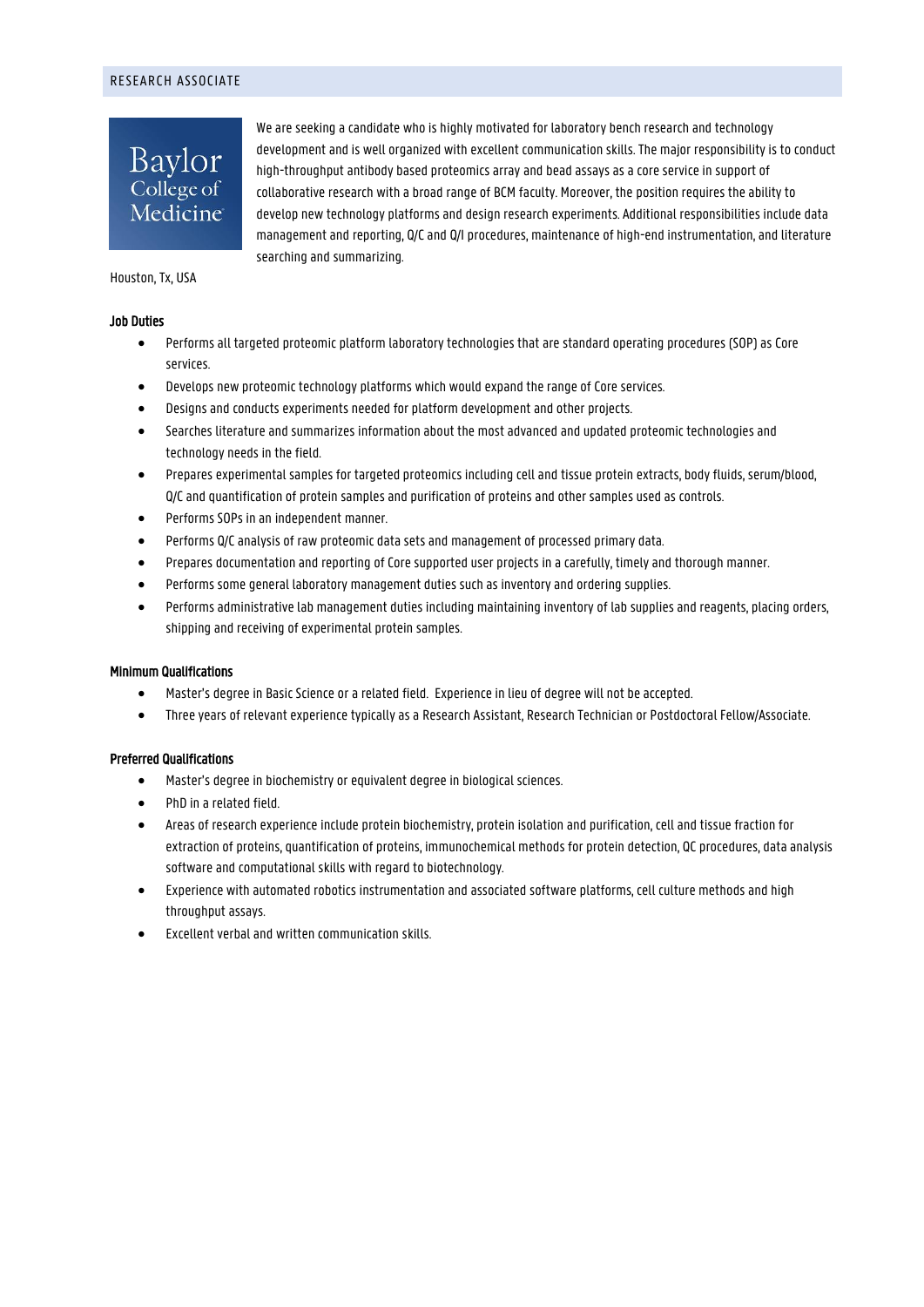# RESEARCH ASSOCIATE FLOW CYTOMETRY RESEARCH ASSOCIATE FLOW CYTOMETRY

Samen met onze klant, een labo actief binnen onder andere klinische studies, regio Gent, zijn wij vanuit Hays Life Sciences op zoek naar een (Junior) Research Associate Flow Cytometry.

Als Research Associate Flow Cytometry ben je verantwoordelijk voor het uitvoeren van verschillende flow cytometrische analyses op patiëntenstalen van verschillende klinische studies voor Big Pharma companies (waaronder T-cel therapie). Je verzamelt dagelijks de bekomen data van het flow cytometry toestel in het labo waarna je de data analyseert in de daarvoor voorziene software (SCS Express, DIVA). Verder sta je in voor de interpretatie en verwerking van de bekomen resultaten en zorg je voor een correcte rapportering naar de klant toe via de database (Engels en Nederlands). Er wordt van jou verwacht dat je afwijkende resultaten kan opsporen en kan verklaren. Na een grondige opleidingsperiode wordt je takenpakket uitgebreid naar bijvoorbeeld het uitvoeren van validaties en het implementeren van nieuwe panels.

Als Research Associate Flow Cytometry beschik je over een master- of bachelordiploma MLT, FBT, Biochemie, Biotechnologie, Farmacie of Biomedische wetenschappen. Je hebt minstens een eerste relevante werk- of stage-ervaring met flow cytometry of volgde een theoretische cursus hierover. Je kan zelfstandig aan de slag, maar bent ook een echte teamplayer (veel interactie met je teamleden). Je denkt graag mee, maar ook routinewerk schrikt je niet af. Je werkt nauwkeurig en bent stressbestendig. Je bent flexibel (veranderlijke deadlines), enthousiast en communicatief ingesteld. Interesse in technologie en computersystemen is noodzakelijk. Ervaring met Flow Cytometry is een mooie meerwaarde. Tot slot kan je vlot communiceren in het Nederlands en Engels (spreken en schrijven).

Onze klant biedt jou een uitdagende functie in een dynamische klinische labo-omgeving met aandacht voor een open, familiale werkmentaliteit. Je komt terecht in een dagfunctie met glijdende werkuren en geniet een aantrekkelijke verloning aangevuld met extralegale voordelen.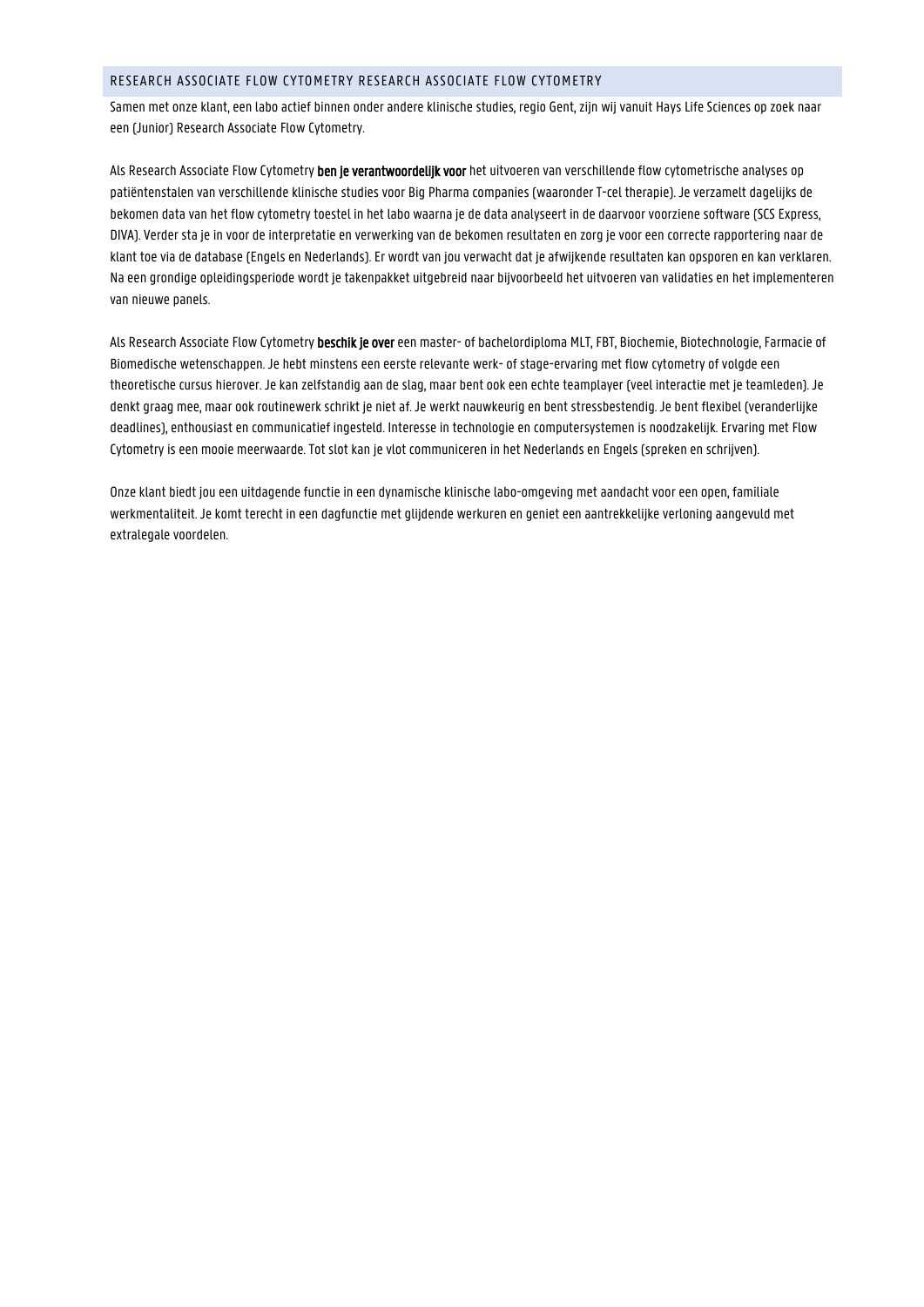# RESEARCH ASSOCIATE MOLECULAR BIOLOGY – STRAIN ENGINEERING



## Job description

• IN SILICO design of DNA/plasmid constructs and execution of the lab-based recombinant DNA work (standard restriction enzyme cloning, Gibson cloning, Golden Gate cloning, …).

purification and characterization team).

The Molecular Biology team is looking for a Research Associate with experience in recombinant DNA technology and microbial strain engineering. We are specifically looking for an energetic, creative, and highly self-motivated person that enjoys challenges in microbial strain development with the purpose of heterologous protein expression. The successful candidate will interact closely with his team members and with other disciplines within the company (e.g. the fermentation team, the protein

- Strain engineering/transformation of yeast, filamentous fungi, bacterial systems.
- Evaluate generated strains via standard techniques such as PCR and (RT)-qPCR analysis, Southern blot, …
- Evaluate protein expression potential of engineered strains via small-scale cultivation, followed by protein detection methods such as gel-based separation (e.g. SDS-PAGE), Western blot, ELISA, …
- Execute the designed experiments in the lab, followed by data collection, data analysis and data interpretation.
- Execute all experiments according to the in-house established standard operating procedures.
- Participate in revision of existing and writing of new standard operating procedures.
- Collaborate with and help colleagues within the team for execution of experiments.
- Responsible for individual safety and that of your colleagues by following the correct procedures and policies.
- Communicate with internal stakeholders through meetings and clearly written emails, reports and presentations.

## Your profile

- Bachelor/Master degree in Life Sciences, preferably with relevant work experience.
- Good insights in recombinant DNA technology, microbiology, microbial strain engineering, strain cultivation and analysis, protein analysis.
- Knowledge of vector cloning software (e.g. VectorNTI, Geneious) is a plus.
- Experience with heterologous protein expression in microbial systems is a plus.
- Experience with (or interest in) bioreactor cultivation of micro-organisms (yeast, fungi, bacteria) is a major plus.
- Demonstrate ability to work independently as well as in team environment.
- Demonstrate problem-solving abilities and analytical skills.
- Flexible within a dynamic environment, able to multi-task.
- Communication and organizational skills (interpretation and documentation of data, report writing, planning).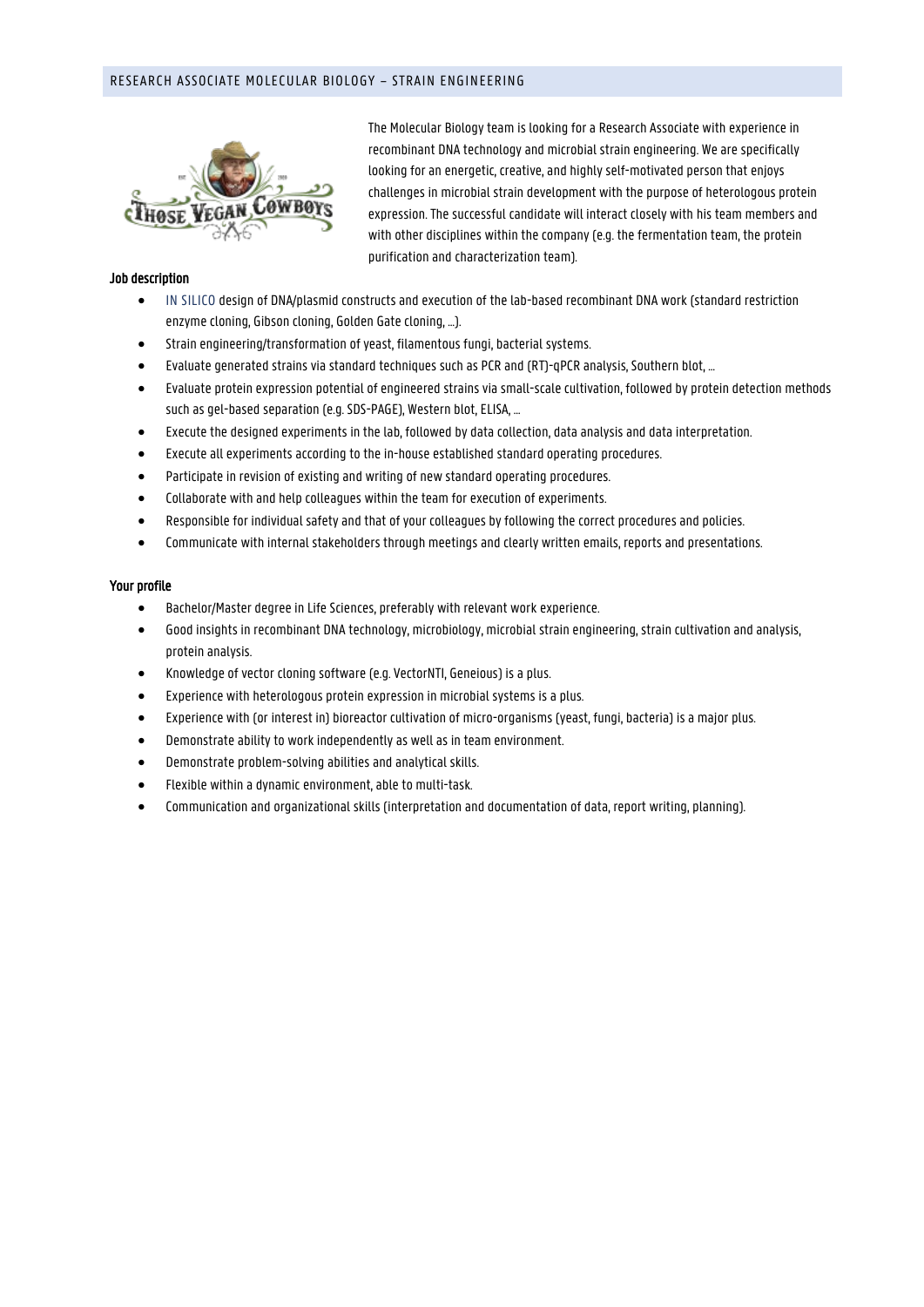

Inbiose is an independent (founder led) Biotech company, that leads the way in the development and application of specialty carbohydrates, such as human milk oligosaccharides (HMOs). Inbiose is providing ingredients and technological solutions to business partners and customers in several industries, such as early life nutrition, medical

nutrition, dietary supplements & OTC, personal care and food. The company purpose is to use science and technology, to improve lives in a sustainable way. Inbiose was founded in 2013, as a spin off from Ghent University (UGent). The company is fast growing with currently a staff of over 50 people and is well positioned to continue its expansion. More information about Inbiose can be found on [www.inbiose.com.](http://www.inbiose.com/)

## The opportunity

We now have an interesting opportunity for a Health Science Manager to join our team. We are looking for someone with a scientific background, a passion for specialty ingredients (nutrition/ life science) and the ability to translate scientific trends into information/ presentations to support the commercial operation. With the aim to grow Inbiose's position within specialty carbohydrates (HMOs). Experience with pre-, pro-, postbiotics or other applications/ products related to the microbiome, will be of great advantage.

## The position

- Health science expert; be the science expert, to internal and external stakeholders with regards to human milk oligosaccharides and glycobiology.
- Knowledge and understanding of HMOs and it's health benefits, understanding the role, functioning and benefits of HMOs in the field of infant nutrition, medical nutrition, dietary supplements, personal care, functional foods and beyond.
- Research and trends monitoring; acquire and maintain health science knowledge, stay abreast of scientific literature and HMOs health science applications, such as gut-health, immune health and cognitive health and relevant health indications and incidences.
- Expert level communication; ability & passionate to communicate at an expert level with researchers, scientists and medical professionals. Build your own network within the industry and represent Inbiose on specialist events, congresses, webinars.
- Business development & customer level communication; ability to support the business development team in customer meetings, training of commercial teams and collaborations around new products and innovations.
- Research collaborations; explore, signal and assess opportunities for research collaborations. Assist and participate in the execution of these collaborations.
- Marketing support; support and deliver input to the marketing team, when it comes to trends, the positioning of new products, the development of communication materials.

## Your profile

- Work experience as health science manager, nutritional manager, technical sales manager or similar functions. With preference within infant nutrition, medical nutrition, dietary supplements, functional foods or functional ingredients industry.
- Expertise and knowledge within one of the following areas: microbiome, gut health, immune system maturation and modulation, brain health (gut-brain-axis), glycobiology. Familiarity & knowledge of pre-, pro-, post-, synbiotics is considered a plus.
- Ability to research, interpret, and synthesize published medical/scientific literature and other scientific data, into information and presentations that meet the needs of intended audiences.
- Good communication, presenting & networking skills- enthusiast & passionate to share knowledge to a broader audience. Existing network within focus industries, research institutes, professional organizations- is considered a plus.
- Experience in supporting commercial teams in the development of new products and value propositions, customer meetings, customer events, sales training and development of marketing materials.
- Advanced degree (PhD, MD, PharmD or equivalent) with a life science orientation.
- Understanding of pre-clinical and clinical trials is considered a plus.
- Self-starting and inspired by the idea of joining a growing company. Team player, that likes to work in cross functional teams and with a pro-active attitude. Analytical, solution oriented, curious and open-minded.
- Languages: fluency in English is a must, knowledge of any other language a plus.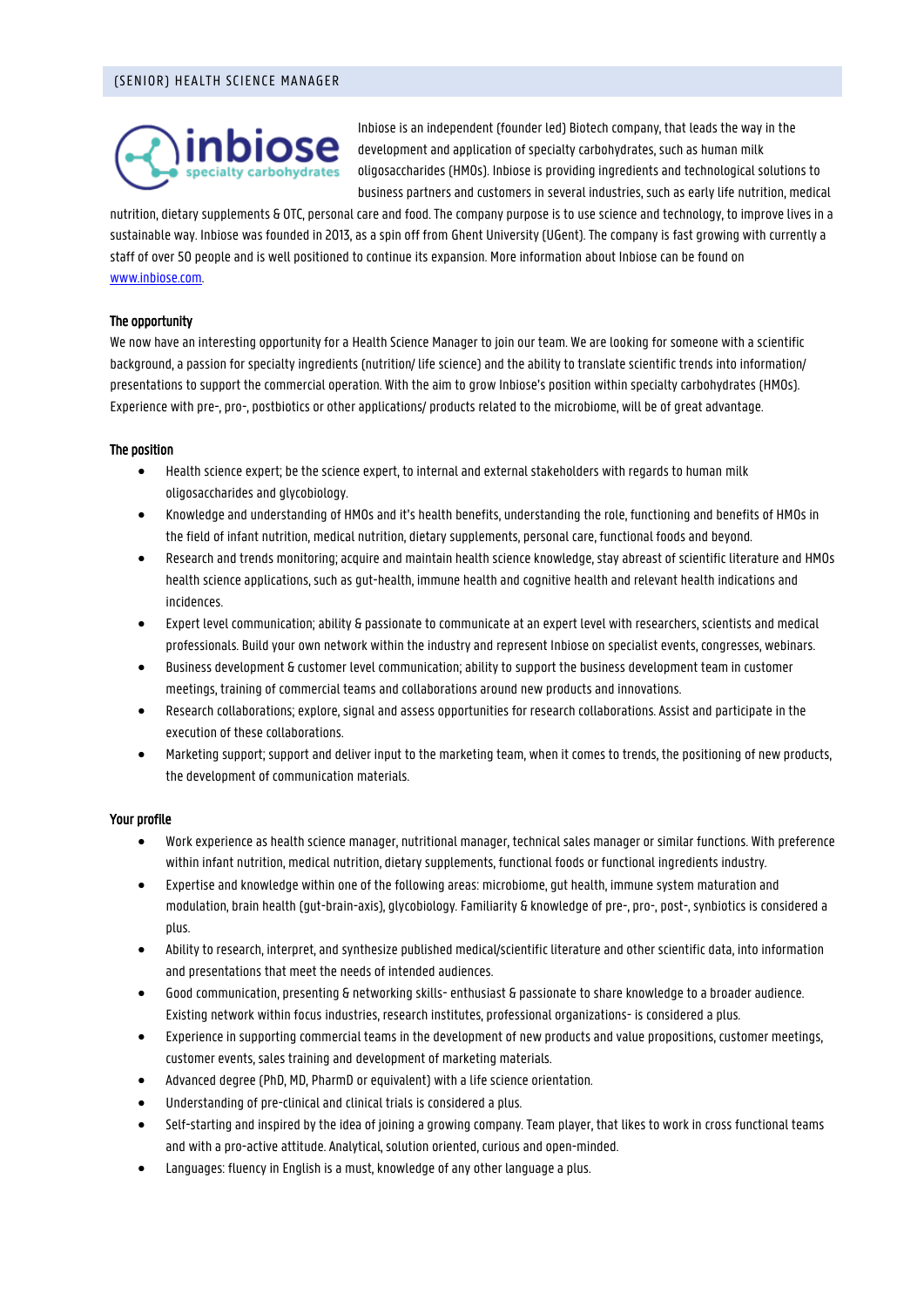# (SENIOR) RESEARCH ASSOCIATE CONFOBODY® DISCOVERY



Confo Therapeutics, a spin-off of VIB and VUB, is a drug discovery company built around a disruptive technology which enables it to address 'undruggable' GPCRs. The company is building a portfolio of transformative medicines in various disease areas. Confo Therapeutics' headquarter is located on the Technology Park in Zwijnaarde/Ghent and the company has a second exploitation site on the Etterbeek campus

of the Vrije Universiteit Brussel. More information about Confo's technology and strategy can be found o[n www.confotherapeutics.com.](https://www.confotherapeutics.com/)

## Your responsibilities:

- You will assist in the novel ConfoBody discovery techniques across target programs.
- You will clone VHH antibody repertoires, execute antibody selections and characterize antibodies using a broad span of biochemical and cell-based assays to assess their conformation sensitivity.
- You will clone and express membrane proteins in mammalian cells using a variety of transformation methods.
- You will develop innovative cell-based reporter assays and establish single cell sorting.
- You communicate experimental progress to the project team(s).

## Job requirements

- Degree of Bachelor or Master in Industrial Sciences (Industrial Engineer), Biochemistry, Biotechnology or equivalent. Bench oriented and preferentially trained in an industry environment (biotech or pharma).
- Minimally 1 year hands-on expertise in the implementation of cell-based assays.
- Direct experience with mammalian cell culturing (transient transfections, stable cell line generation or lentiviral transduction) and cell-based technologies such as complementation or reporter gene assays is highly desirable.
- Independently operating a flow cytometer and experienced in single cell sorting is preferred.
- Skilled in antibody display to membrane protein targets, cell-based antibody screening and good knowledge of GPCR biochemistry and pharmacology are assets.
- Trained in molecular biology with hands-on knowledge of state-of-the-art cloning techniques and RT-qPCR.
- Excellent communication skills in English and can communicate research results to the team.
- Self-motivating, team-oriented, problem-solving skilled individual.

#### Our offer

- A competitive compensation package with extensive benefits.
- An entrepreneurial and stimulating international working environment in a growing and ambitious biotech company.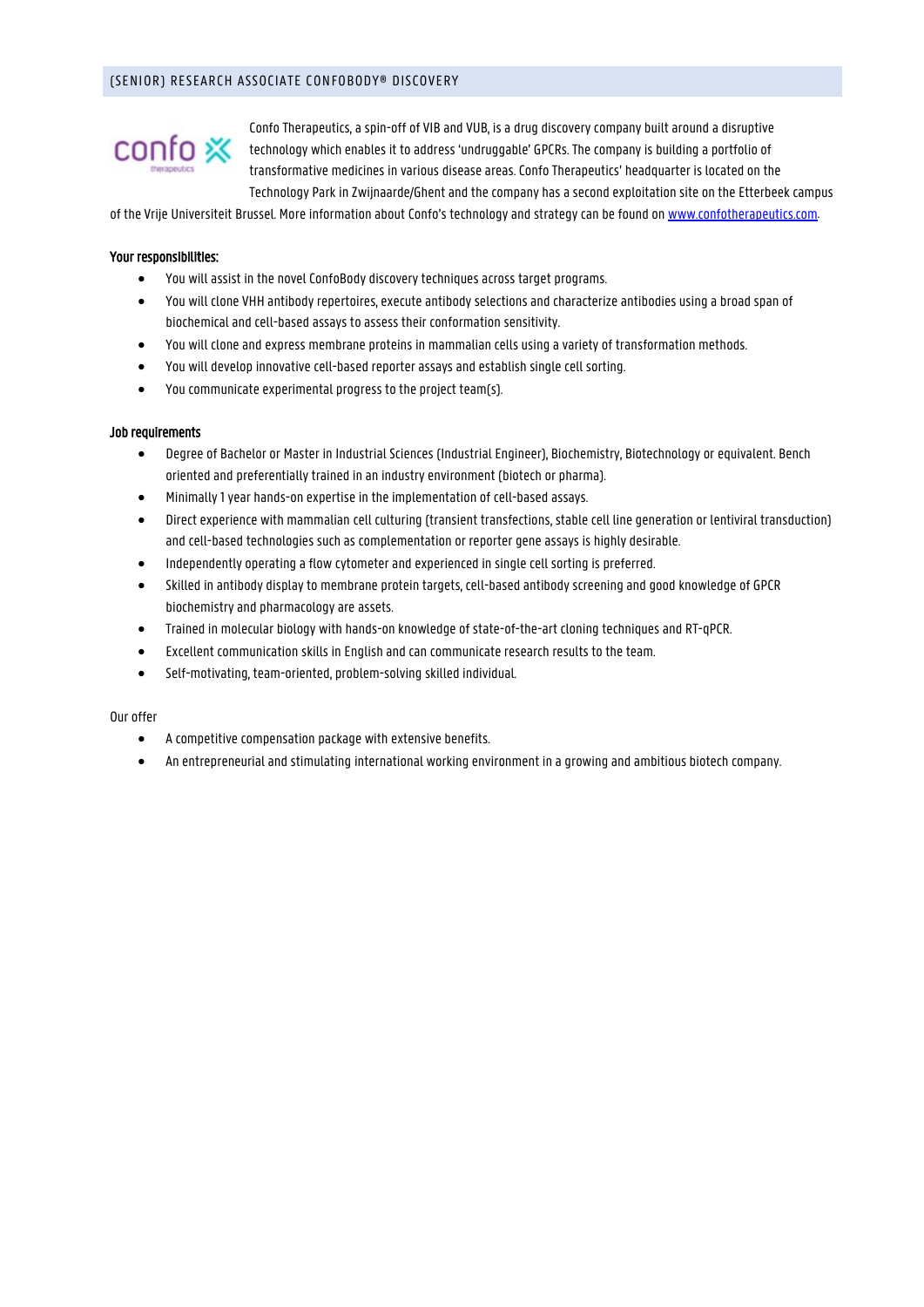# SOFTWARE FIELD APPLICATION SPECIALIST



Agilent inspires and supports discoveries that advance the quality of life. We provide life science, diagnostic and applied market laboratories worldwide with instruments, services, consumables, applications and expertise. Agilent enables customers to gain the answers and insights they seek ---- so they can do what they do best: improve the world around us. Information about Agilent is available a[t www.agilent.com.](http://www.agilent.com/)

As a Software Field Application Specialist you will be responsible for both pre- and post-sales software support, as well as for the successful provision of technical services and product deployment, delivery, and training to assure and safeguard a 100% customer satisfaction. Alissa is a clinical Software as a Service (SaaS) solution focussed on (routine) diagnostic use.

# Your key responsibilities will include

Pre-sales

- Prepare for and manage all aspects of pre-sales demonstrations and trainings.
- Support customers in evaluating the products to bring the evaluation to a successful conclusion.
- Company representation at scientific conferences and trade-shows, including staffing of booth, demonstration of software and technical representation in customer meetings.
- Operate in a consultative fashion to match customer needs to solutions offered by the Company.

## Post-sales

- Provide installation, training, product configuration, and professional services delivery support as needed.
- Handle product questions from customers regarding use and functionality of products -- First- and second-line support.
- Proactively identify potential customer issues with our products and coordinate corporate resources to provide solutions.
- Attend to customer satisfaction & product relevance through regular contacts via the Help Desk or customer training.
- Support in product testing, test case and test data set management.
- Participate as an active member of the team to provide feedback on product direction, customer requirements, market direction, and competitive landscape.

## Background

- Master's or PhD Degree in Life Science (ideally in Biology, Bioinformatics, Genetics...)
- Significant experience on a customer/end user focused position, working with various stakeholders
- Good understanding of how Array CGH / NGS variant data is used and interpreted in a clinical/diagnostic setting.
- Full fluency in English is a must. Fluency in French is a strong plus
- Past experience with bioinformatics, scripting languages, linux / unix is a plus but not a requirement
- On a personal level, you are positive, curious and a good listener. You also have great communications skills to interact with a lot of stakeholders and you show a real can-do attitude. You are also willing to travel from time to time (domestic and international).